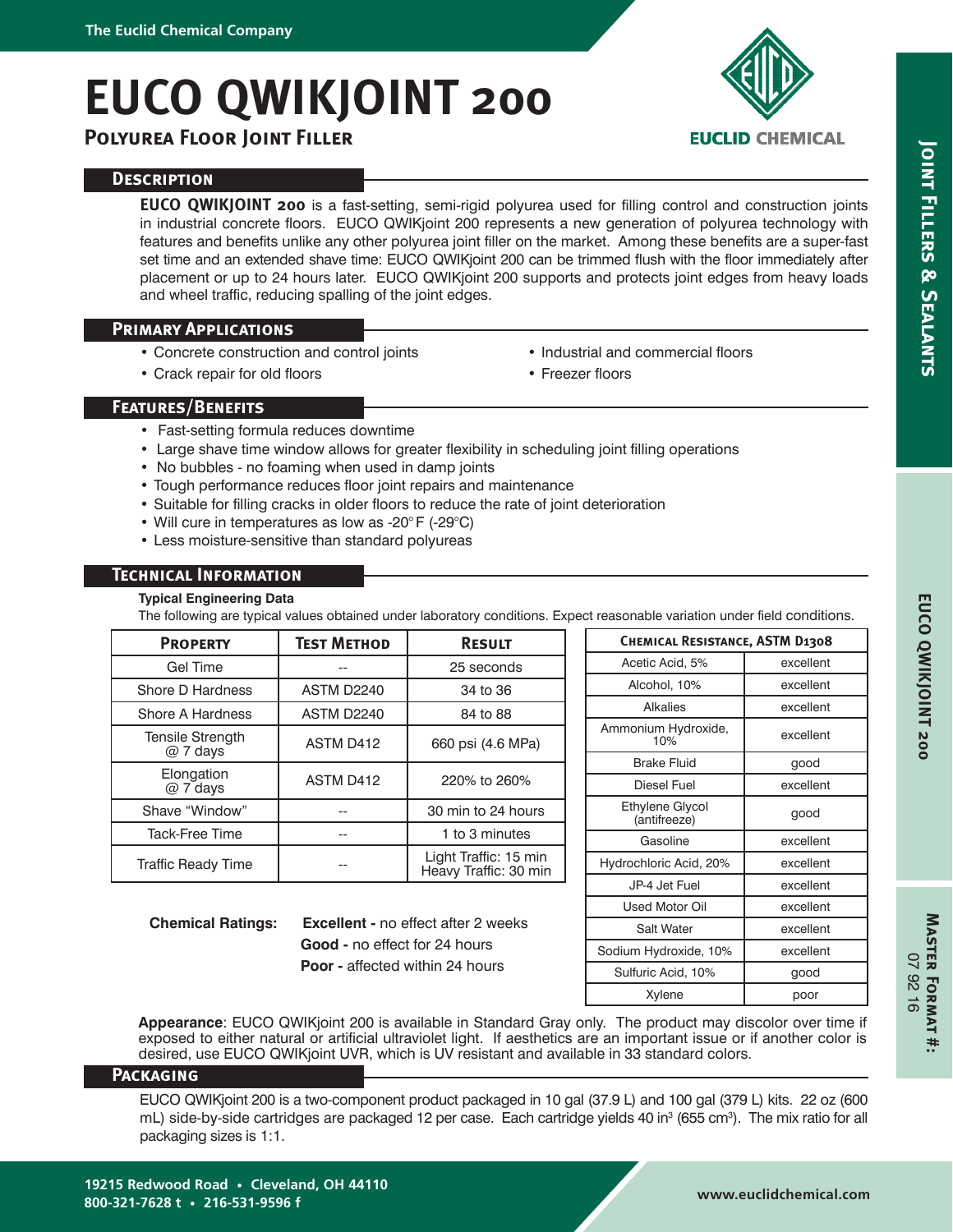1 year in original, unopened containers

#### **Specifications/Compliances**

EUCO QWIKjoint 200 complies with ACI 302 performance recommendations regarding control and construction joint fillers.

Canadian Food Inspection Agency Compliant

#### **Coverage**

1 gallon (3.78 L) of EUCO QWIKjoint 200 yields 231 in<sup>3</sup> (3,785 cm<sup>3</sup>) of material.

Six 22 oz (600 mL) cartridges equal approximately 1 gallon (3.78 L) of material.

The following table gives rough guidelines on estimating the amount of material needed. These numbers represent the length of joint that can be filled with 1 gallon (3.78 L) of material, based on the joints' width and depth.

|                    | <b>Joint Depth</b>        |                           |                           |                           |                |  |
|--------------------|---------------------------|---------------------------|---------------------------|---------------------------|----------------|--|
|                    | 1"                        | 1.5"                      | ייפ                       | 2.5"                      | 3"             |  |
| <b>Joint Width</b> |                           |                           |                           |                           |                |  |
| $3/32$ " (2.4 mm)  | 205 ft (62.5 m)           | 136 ft (41.5 m)           | 102 ft $(31.1 \text{ m})$ | 82 ft (25.0 m)            | 68 ft (20.7 m) |  |
| $1/8$ " (3.2 mm)   | 154 ft (46.9 m)           | 102 ft $(31.1 \text{ m})$ | 77 ft (23.5 m)            | 61 ft (18.6 m)            | 51 ft (15.5 m) |  |
| $3/16"$ (4.8 mm)   | 102 ft $(31.1 \text{ m})$ | 68 ft (20.7 m)            | 51 ft (15.5 m)            | 41 ft (12.5 m)            | 34 ft (10.4 m) |  |
| $1/4$ " (6.4 mm)   | 77 ft (23.5 m)            | 51 ft $(15.5 \text{ m})$  | 38 ft (11.6 m)            | $30$ ft $(9.1 \text{ m})$ | 25 ft (7.6 m)  |  |
| $3/8$ " (9.5 mm)   | 51 ft $(15.5 \text{ m})$  | 34 ft (10.4 m)            | 25 ft (7.6 m)             | 20 ft $(6.1 \text{ m})$   | 17 ft (5.2 m)  |  |
| $1/2$ " (12.7 mm)  | 38 ft (11.6 m)            | 25 ft (7.6 m)             | 19 ft (5.8 m)             | 15 ft $(4.6 \text{ m})$   | 12 ft (3.7 m)  |  |
|                    |                           |                           |                           |                           |                |  |

### **Directions for Use**

**Surface Preparation**: All joints to be filled must be clean and dry. All oil, dirt, debris, paint and any other material that may be a bond breaker must be removed. The final step in cleaning must be the complete removal of all residue with a vacuum cleaner and oil-free compressed air. All joint facings must possess an open surface texture with all curing compounds and sealers removed. If this product will be used for filling floor cracks, the cracks must be routed out and cleaned before filling. For proper installation, all edges must be squared off.

**Joint Backing:** To provide proper load transfer, EUCO QWIKjoint 200 must be filled full depth of the joint or crack. Do not use backer rod or other fill material for the purpose of reducing volume. Dried silica sand, 1/16" to 1/8" (1.5 to 3 mm), may be used to fill the crack at the bottom of the joint to prevent materal loss through the slab.

**Priming:** EUCO QWIKjoint 200 does not require a primer before application.

#### **Preparation of 10 gal (37.9 L) units**

**Mixing:** Due to its extremely fast set time, EUCO QWIKjoint 200 requires machine mixing and placing. **\*\*Slowly pre-mix Part B separately before using with a slow speed drill and mixing paddle for 2 to 3 minutes.** Do not whip air into the Part B while mixing. Follow mechanical pump manufacturer's equipment instructions for operation.

**NOTE:** If EUCO QWIKjoint 200 is to be stored in the dispensing pump overnight, place a sheet of plastic wrap directly on top of the liquid material in each tank to prevent exposure to air.

#### **Preparation of 22 oz (600 mL) cartridges**

QWIKjoint 200 cartridges must be shaken well before opening and using, as some settlement is normal during storage. Remove the threaded cartridge nut, then remove the white plastic plug from the top of the cartridge. The nut and plug can be set aside and later used to re-seal a partially used cartridge. To avoid cross contamination during re-sealing, clean the white plastic plug prior to re-inserting in the top of the cartridge. Thread the included static mixing nozzle onto the cartridge securely. Load the cartridge into a 1:1 ratio, dualcomponent dispensing gun, designed to accommodate 600 mL (300 mL x 300 mL) cartridges. Hold the gun with the mixing nozzle pointing straight upward, and pump EUCO QWIKjoint 200 up to the top of the static mixing nozzle. Then, tilt the gun downward and dispense the first 2 to 3 pumps (or until material appears uniform) of material into a disposable container. Discard this material. The cartridge is now prepared for the placement of EUCO QWIKjoint 200.

#### **Placement for 10 gal (37.9 L) units and 22 oz (600 mL) cartridges**

EUCO QWIKjoint 200 must be installed in the joint full depth. Joints should be slightly overfilled and shaved smoothly with the surrounding joint edges, giving the floor joints a flat appearance. Shaving of excess EUCO QWIKjoint 200 can begin approximately 1 hour after placement, and up to 24 hours later, depending on jobsite conditions such as the concrete and ambient temperatures.

WARRANTY: The Euclid Chemical Company ("Euclid") solely and expressly warrants that its products shall be free from defects in materials and workmanship for one (1) year from the date of purchase. Unless authorized in writing by an officer of Euclid, no other representations or statements made by Euclid or its representatives, in writing or orally, shall alter this warranty. EUCLID MAKES NO WARRANTIES, IMPLIED OR OTHERWISE, AS TO THE MERCHANTABILITY OR FITNESS FOR ORDINARY OR PARTICULAR PURPOSES OF ITS PRODUCTS AND EXCLUDES THE SAME. If any Euclid product fails to conform with this warranty, Euclid will replace the product at no cost to Buyer. Replacement of any product shall be the sole and exclusive remedy available and buyer shall have no claim for incidental or consequential damages. Any warranty claim must be made within one (1) year from the date of the claimed breach. Euclid does not authorize anyone on its behalf to make any written or oral statements which in any way alter Euclid's installation information or instructions in its product literature or on its packaging labels. Any installation of Euclid products which fails to conform with such installation information or instructions shall void this warranty. Product demonstrations, if any, are done for il purposes only and do not constitute a warranty or warranty alteration of any kind. Buyer shall be solely responsible for determining the suitability of Euclid's products for the Buyer's intended purpose